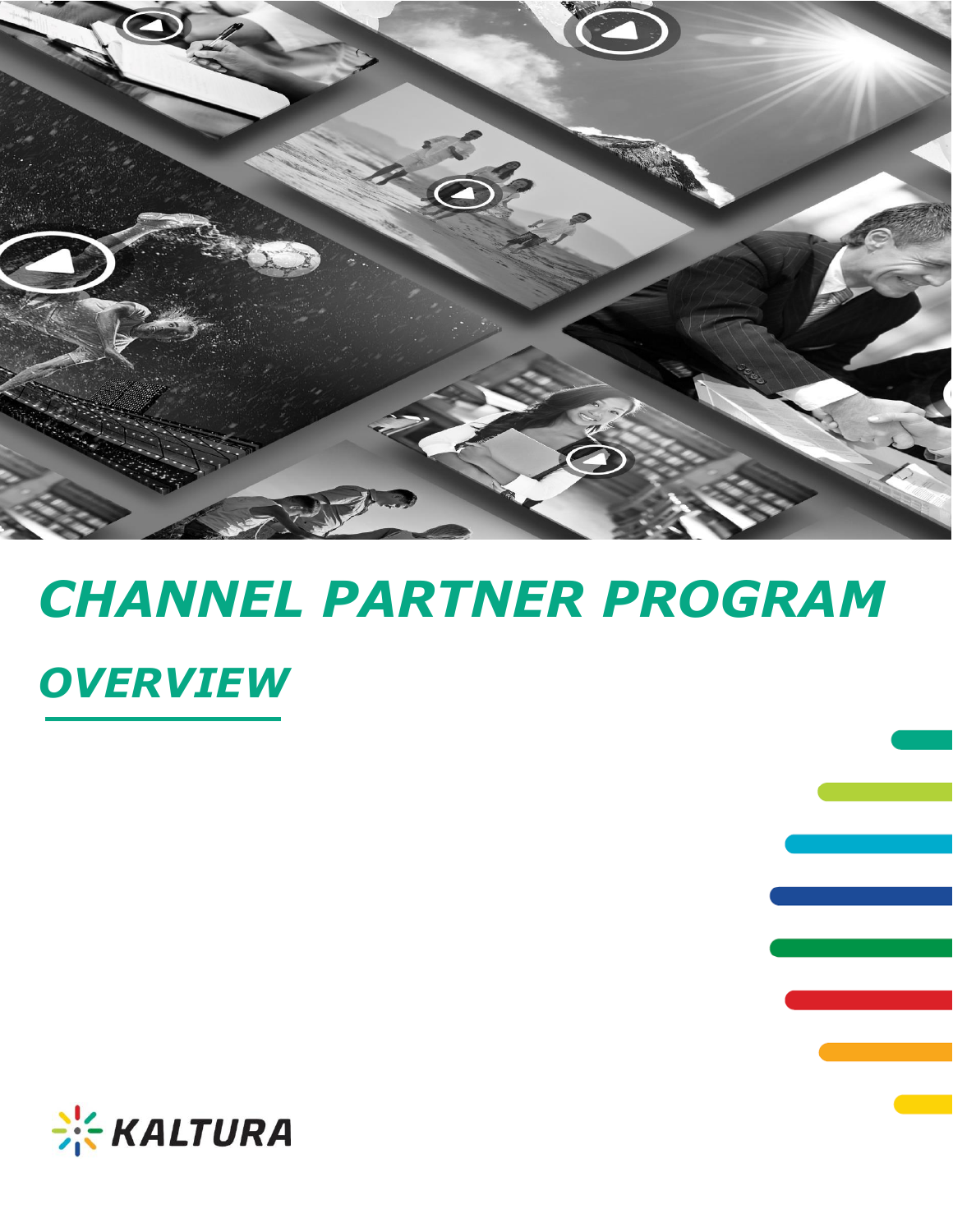

## *Grow Your Business* **Leverage the Power of Video**

Video is everywhere, transforming every facet of our lives: how we work, learn, communicate, and entertain. As a new data type, video is becoming an essential tool for every organization, and is expected to be 80% of internet traffic by 2019<sup>1</sup>. It's time to get the most out of video.

Join the Kaltura Channel Partner Program, harness the power of video and immediately increase your revenue opportunities by adding our services and solutions to your offerings. Our comprehensive partnership program is aimed at equipping your company with the solutions to drive new business and help your customers power their video experiences!

## *Top Benefits of Partnering with Kaltura*

**1 2 3 4 5**

#### **GAIN EXPERIENCE**

by partnering with the market-leading video platform with the widest use-case and appeal

Deliver best-in-class, proven solutions with **HIGH MARGINS** and grow your business across all your customer segments and departments

Increase your competitive advantage with **GUARANTEED DISCOUNTS AND COMMERCIAL BENEFITS**

Get support through enablement programs **WORKING ALONGSIDE KALTURA'S SALES AND TECHNICAL TEAMS** behind the scenes and in the field

Access on-boarding kits, training, marketing collateral, sales tools, and comarketing funds to **POSITION YOURSELF FOR SUCCESS**

 $\overline{a}$ 

<sup>1</sup> Cisco Visual Networking Index, 2015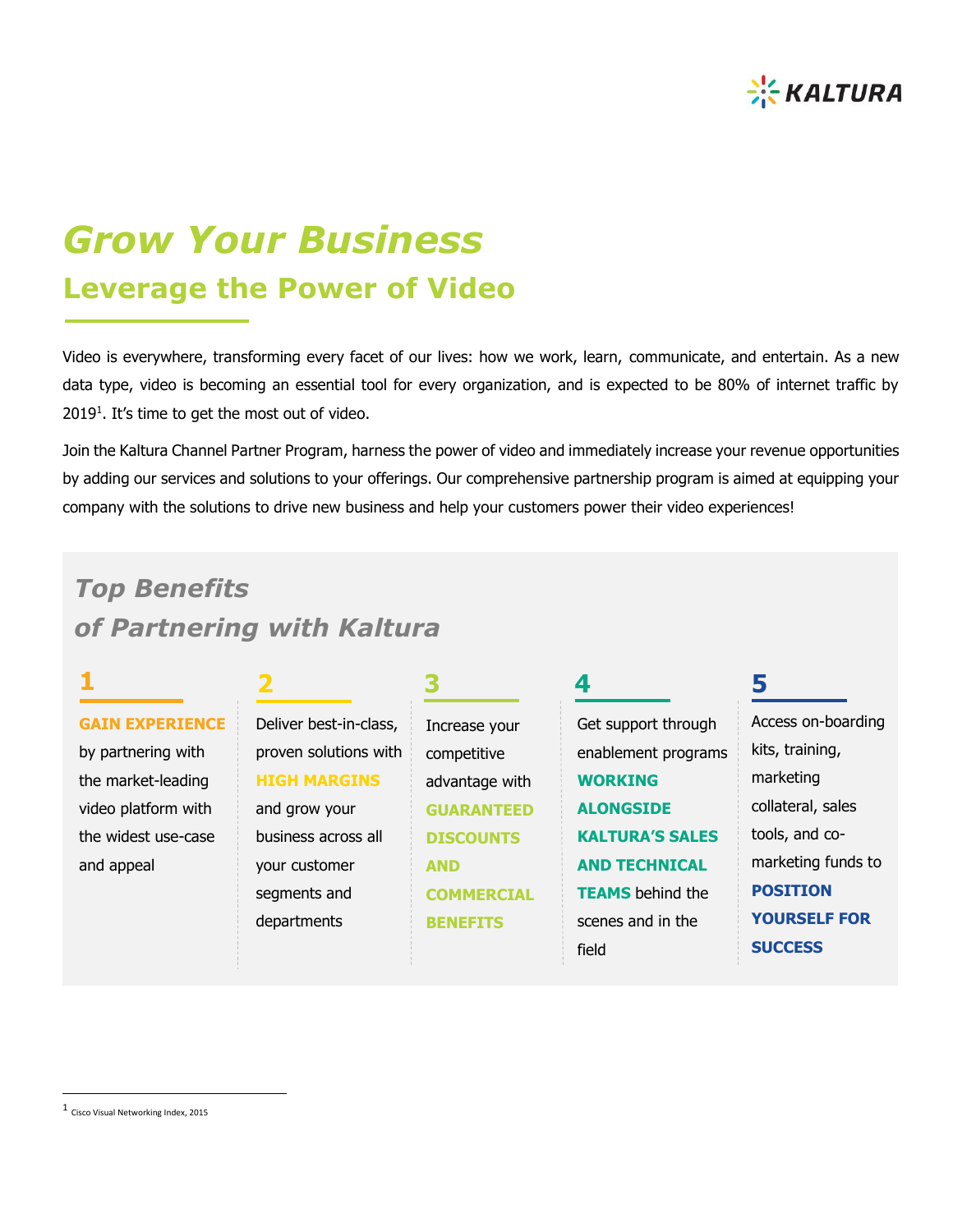

### **Partnership Tiers**

**Reseller:** For companies looking to extend their portfolio of solutions based on Kaltura's products and services, Kaltura offers a comprehensive Reseller Program. Three different partnership tiers provide varying levels of benefits and resources to successfully support your investment, giving you the flexibility to match your company's specific needs with our program. With guided on-boarding and training, easily resell Kaltura's standalone offerings or bundle Kaltura solutions with your own to help your business grow.

**Referral:** For companies and agents that introduce Kaltura to their customers based on a one-time referral fee for closed deals, Kaltura offers a simple, easy-to-use Referral Program. This is a great way for partners to offer value-added video solutions to customers. Position yourself as a leading technology provider and differentiate yourself from the competition by enhancing your offering with video tools that every organization in today's digital age needs.

**OEM:** For software vendors adding video to their offering, collaborating with Kaltura to grow bundled joint sales, Kaltura offers an OEM partnership. With limited setup and configuration required to get started, OEM partners can quickly and easily deploy a joint solution to begin selling almost immediately. Bridge the digital gap for your clients by seamlessly adding video tools that meet the needs of any organization to your product suite.

## **Join the Kaltura Channel Partner Program**

#### **Follow the steps below to become a Kaltura Channel Partner**

- If you have questions about which partnership program is right for your organization, please start by contacting [channels@kaltura.com](mailto:channels@kaltura.com)
- . To join the Kaltura channel partner program, please [fill out this form](http://corp.kaltura.com/company/contact-us).
- Sign our partner agreement (you will be sent an agreement based on your program selections from the aforementioned form).
- Begin on-boarding process (more information to follow).